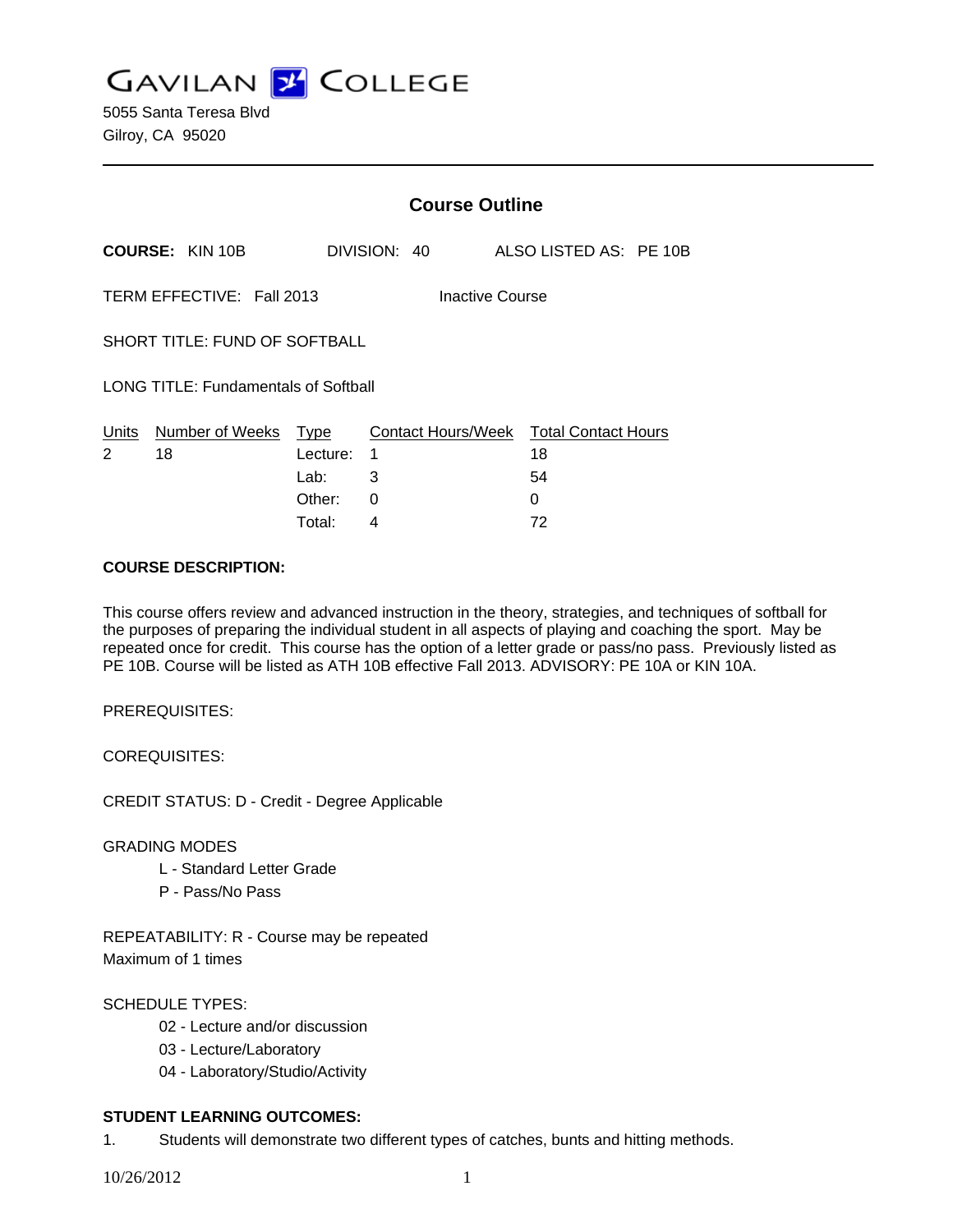ILO: 7, 2 Measure: performance

2. Students will explain the importance of sound pitching, catching, and middle infield play to the success of a competitive softball team.

ILO: 7, 1, 2

Measure: oral report, written exam

3. Students will recognize various offensive and defensive situations common to softball and apply the appropriate techniques and strategies.

ILO: 7, 2, 4, 1

Measure: demonstration, written exam, oral exam

4. Students will utilize a variety of verbal and hand signals while base coaching to facilitate the proper offensive strategies appropriate to the situation.

ILO: 7, 2, 1, 4

Measure: role playing, demonstration

# **CONTENT, STUDENT PERFORMANCE OBJECTIVES, OUT-OF-CLASS ASSIGNMENTS**

Inactive Course: 09/24/2012

8 Hours

Introduction. Review of course syllabus and grading procedures. Review of equipment needs and introduction of advanced stretching and conditioning methods specific to softball. Throwing and catching. Detailed instruction in the mechanics of throwing and catching, fielding grounders, and catching fly balls from various angles and hit at different speeds. Students who repeat the class will enhance their skills through constant repetition. They will discuss, demonstrate, and write about the specific techniques mentioned above.

HW: As an out of class assignment, students will develop a list of stretching and conditioning exercises with the specific muscles they benefit. They will design a series of outfield and/or infield drills for softball players which will include diagrams of the organization and implementation of each drill.

SPO: Students will demonstrate specific stretching and conditioning drills used for softball. They will perform the proper techniques for fielding ground balls and catching fly balls.

### 12 Hours

Hitting. Review of hitting fundamentals and introduction and practice in various types of situational hitting techniques such as hitting behind the runner and slap hitting. Lecture, discussion, and video-taped analysis of various hitting methods. Bunting. Review of basic bunting fundamentals and integration of drag bunting, fake bunting and slap hit methods. Students who repeat the class will assist by instructing beginning players in the basic skills. They will complete a video-taped analysis of a first year player.

HW: Outside of class, students will edit and produce a video-tape that shows proper hitting technique and common faults. They will spend time practicing their bunting skills in front of a mirror or by using whiffle or tennis balls.

SPO: Students will explain various types of situational hitting techniques and when they should be used. They will demonstrate the techniques used for a drag bunt, fake bunt and slap hit and describe why each would be used.

### 8 Hours

Advanced base running strategies and introduction of advanced sliding techniques such as the hook and head first slides. Demonstration and guided practice in live situations. Base coaching. Philosophies and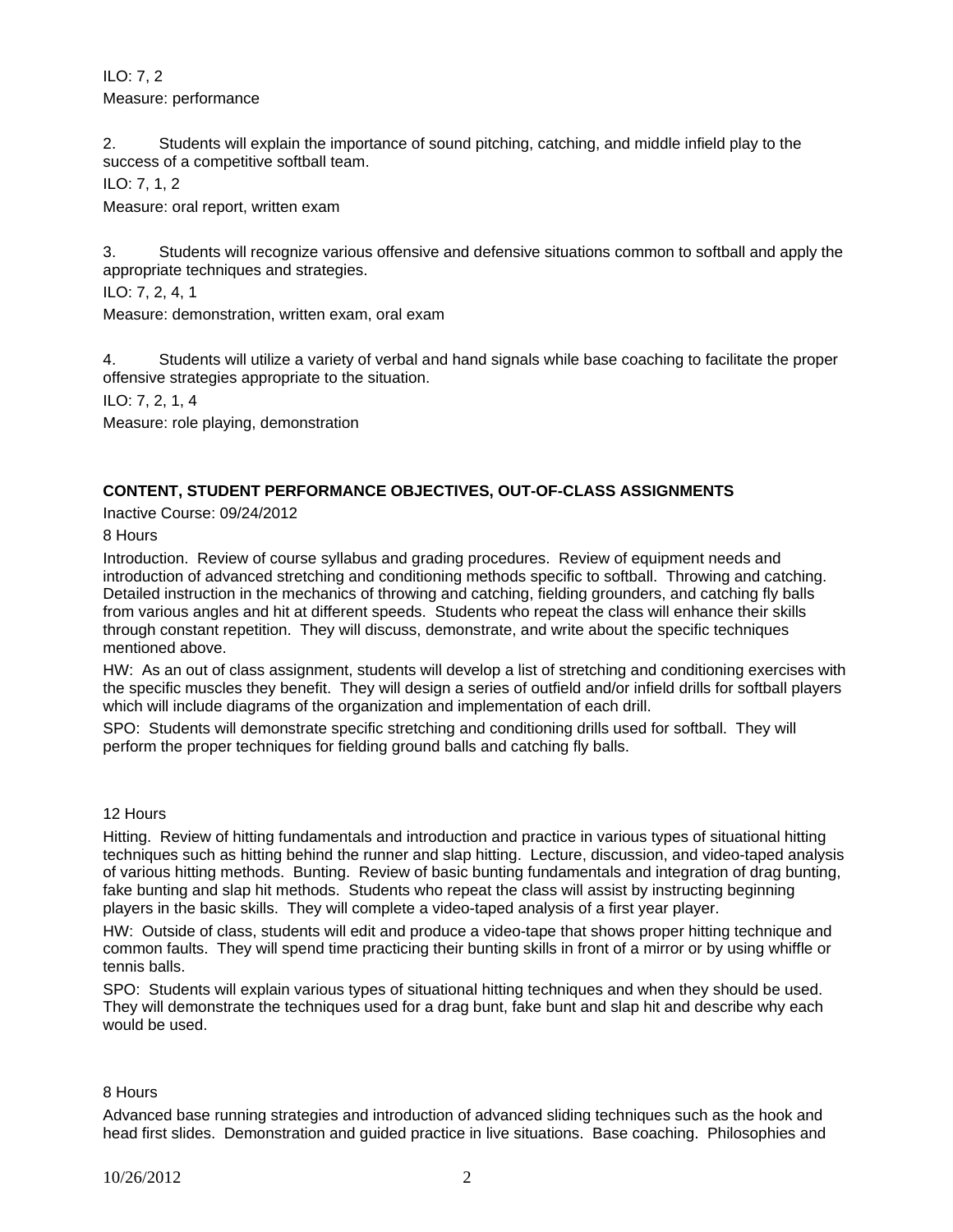techniques of base coaching. Students who repeat the class will be provided a leadership role by utilizing their base coaching techniques during scrimmages and game situations. Their base running and sliding techniques will be improved through repetition.

HW: Outside of class, students will watch at least three softball or baseball games and make a chart which indicates: the types of slides the players used; a description of the situation in which the slide was made; and a critique of the slide made by a particular player. They will write a 1-2 page summary of the hand signals and verbal instructions used by base coaches and the situations in which they were given.

SPO: A hook slide and a head first slide will be demonstrated. Students will discuss the strategies involved in base coaching.

### 8 Hours

Pitching. Details in the mechanics of pitching, pitch selection, and throwing various types of pitches including the change-up, drop ball, curve, screw ball, and rise will be presented. Video analysis will be provided. Review of basic catching mechanics and a presentation of advanced instructional techniques involved in pitch calling, blocking balls, throwing out runners, catching foul balls, and directing the defense. Repetition will increase proficiency of skills for those students who repeat the class.

HW: Students will watch two videos on the fundamentals of pitching and produce an outline of the drills and techniques presented. Through visualization and shadowing, they will practice the proper set-up, glove position on various pitches, and blocking techniques used by catchers.

SPO: Students will describe and/or demonstrate various types of pitches. They will explain the responsibilities of a catcher.

#### 8 Hours

Advanced infield and outfield play. Fielding difficult grounders, where and when to throw, catching fly balls, cut and relay techniques. Practical application in game situations. Defensive situations, philosophies, and strategies involved in defending the bunt, double steal, rundowns, and pick-off plays. Repetition of this course will provide the student with the opportunity to improve their infield and outfield play.

HW: Students will develop an organizational chart showing the use of the relay and cut off techniques with runners on base and in various game situations. The use of diagrams will be employed. Students will practice "rundown" situations outside of class.

SPO: Through scrimmage and/or game situations, students will demonstrate infield and outfield play, including throwing to the correct base, cut and relay techniques, fielding ground balls, and catching fly balls. They will explain the strategies involved in defending the bunt, double steal, rundowns, and pick-off plays.

#### 12 Hours

Offensive strategy and philosophy involved in more competitive levels of play will be presented. This will include application of various types of steals, bunts, and hitting techniques in various situations. Review of advanced hitting and bunting situations. A variety of game situations will be utilized for practice. Lecture, discussion, and debate on the essential aspects of coaching including motivation, organization, and skill development. Students who repeat the class will analyze a videotape of game play. This will include hitting and bunting situations.

HW: As an out of class assignment, students will interview a softball coach and ask them various questions pertaining to their philosophies of hitting and bunting techniques and situations. They will 'break down' and analyze hitting mechanics, including bunting. Students will complete a written assignment on one aspect of coaching.

SPO: Students will apply steals, bunts, and hitting techniques in game-like situations. They will discuss various offensive strategies used in softball and their personal coaching philosophy.

12 Hours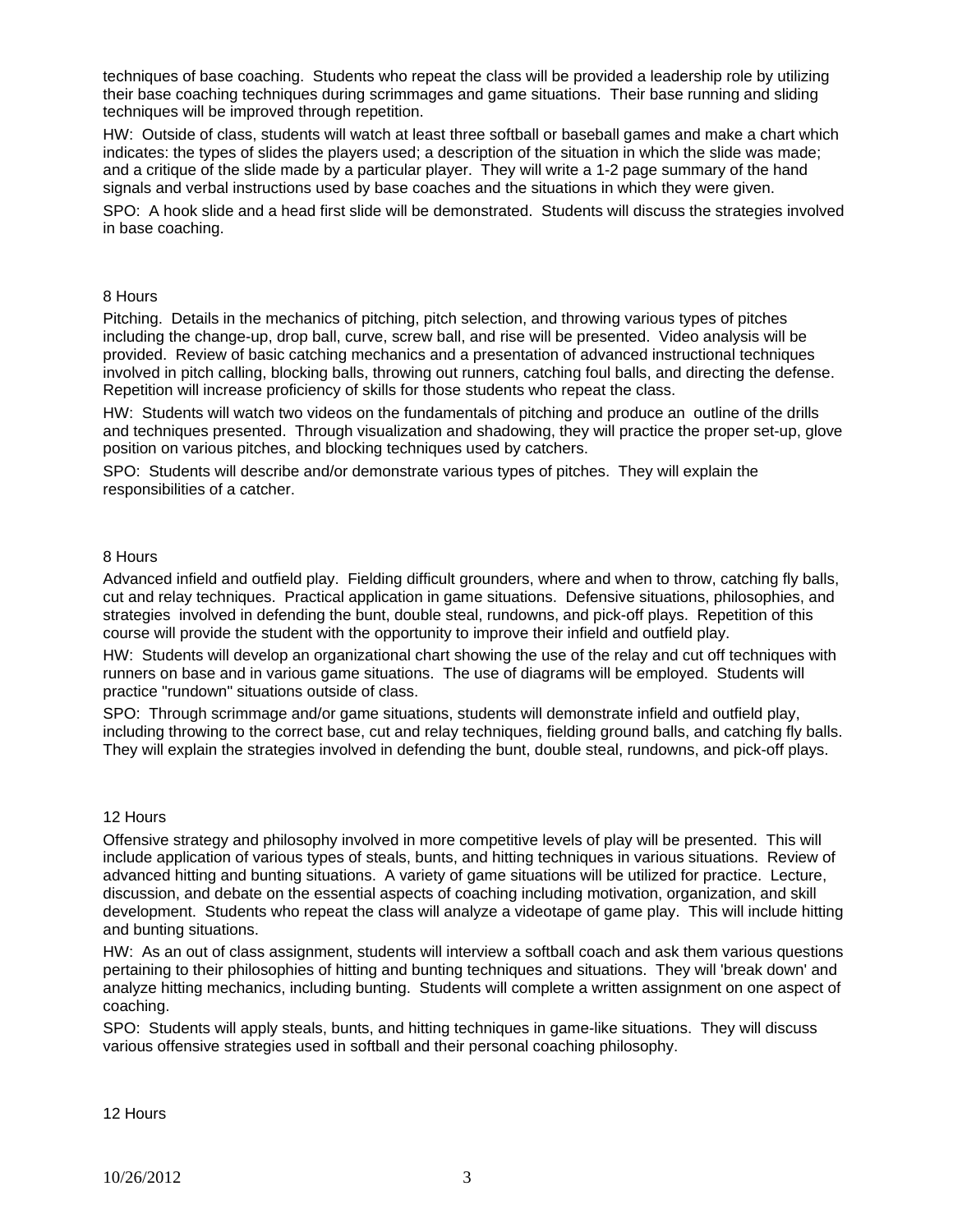Interclass play, including applying playing skills, base coaching, and the rules of the game. Umpiring scrimmages will be included. Semester review and skill evaluation.

HW: Students will write a 1-2 page summary on an umpiring experience. They will select one offensive skill and one defensive skill and evaluate and/or analyze the mechanics of these skills.

SPO: Students will apply their playing skills to game play.

2 Hours

Final.

# **METHODS OF INSTRUCTION:**

Lecture, demonstration, guided practice, video-analysis and interpretation, group discussions

## **METHODS OF EVALUATION:**

The types of writing assignments required: Written homework The problem-solving assignments required: None The types of skill demonstrations required: Performance exams The types of objective examinations used in the course: Multiple choice True/false Matching items **Completion** Other category: Requires student participation The basis for assigning students grades in the course: Writing assignments: 15% - 20% Problem-solving demonstrations: 0% - 0% Skill demonstrations: 30% - 50% Objective examinations: 15% - 20% Other methods of evaluation: 20% - 40% JUSTIFICATION:

The department is requesting a name change, from the Physical Education and Athletics Department to the Department of Kinesiology and Athletics. The reasons for this action include:

1) A desire to follow suit with the 4-year colleges and universities.

2) A trend in the field. Community colleges are moving in this

direction with Cabrillo College already taking this action. Others such as Sacramento City College, Mission College, and Diablo Valley College are also in the process of changing their name as well. Gavilan College can be a leader in this trend.

3) This more closely describes what our profession is about.

"Kinesiology is the academic discipline concerned with the art and science of human movement."

4) The state academic senate has proposed that Kinesiology and Exercise Science majors be added to the Disciplines List so they have recognized the move in this direction.